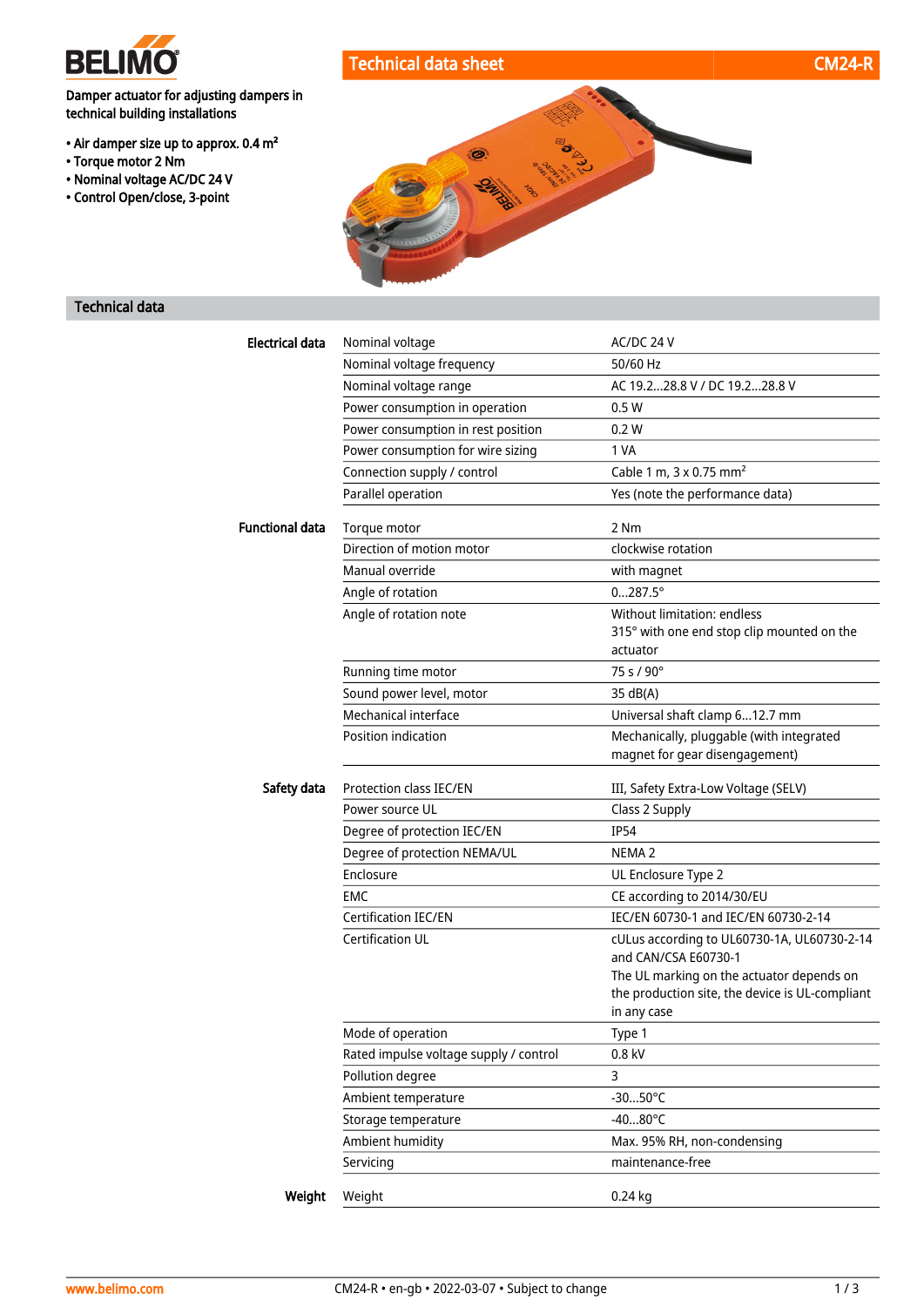

# Technical data sheet CM24-R



• This device has been designed for use in stationary heating, ventilation and air-conditioning systems and must not be used outside the specified field of application, especially in aircraft or in any other airborne means of transport.

- Outdoor application: only possible in case that no (sea) water, snow, ice, insolation or aggressive gases interfere directly with the device and that it is ensured that the ambient conditions remain within the thresholds according to the data sheet at any time.
- Only authorised specialists may carry out installation. All applicable legal or institutional installation regulations must be complied during installation.
- The device may only be opened at the manufacturer's site. It does not contain any parts that can be replaced or repaired by the user.
- Cables must not be removed from the device.
- To calculate the torque required, the specifications supplied by the damper manufacturers concerning the cross-section, the design, the installation situation and the ventilation conditions must be observed.
- The device contains electrical and electronic components and must not be disposed of as household refuse. All locally valid regulations and requirements must be observed.

## Product features

| Simple direct mounting       | The actuator is mounted directly on the damper shaft ( $\varnothing$ 612.7 mm) with a universal shaft<br>clamp and then secured with the anti-rotation clip, to prevent it from rotating.<br>The anti-rotation clip Z-ARCM is included in the scope of delivery. |  |
|------------------------------|------------------------------------------------------------------------------------------------------------------------------------------------------------------------------------------------------------------------------------------------------------------|--|
| Manual override              | Manual override with magnet possible (the gear is disengaged as long as the magnet adheres<br>to the magnet symbol). The magnet for gear disengagement is integrated in the position<br>indication.                                                              |  |
| Adjustable angle of rotation | Adjustable angle of rotation with mechanical end stops.                                                                                                                                                                                                          |  |
| High functional reliability  | The actuator is overload protected, requires no limit switches and automatically stops when the<br>end stop is reached.                                                                                                                                          |  |

#### Accessories

| <b>Mechanical accessories</b> | <b>Description</b>                                      | <b>Type</b> |
|-------------------------------|---------------------------------------------------------|-------------|
|                               | Anti-rotation clip, Multipack 20 pcs.                   | Z-ARCM      |
|                               | Gear disengagement magnet, Multipack 20 pcs.            | Z-MA        |
|                               | Position indicator, Multipack 20 pcs.                   | Z-PICM      |
|                               | End stop clip, Multipack 20 pcs.                        | Z-ESCM      |
|                               | Shaft extension 170 mm Ø10 mm for damper shaft Ø 616 mm | AV6-20      |

### Electrical installation

Supply from isolating transformer.



Wiring diagrams







Parallel connection of other actuators possible. Observe the performance data.

Cable colours:  $1 = **black**$  $2 = red$ 

 $3 =$  white